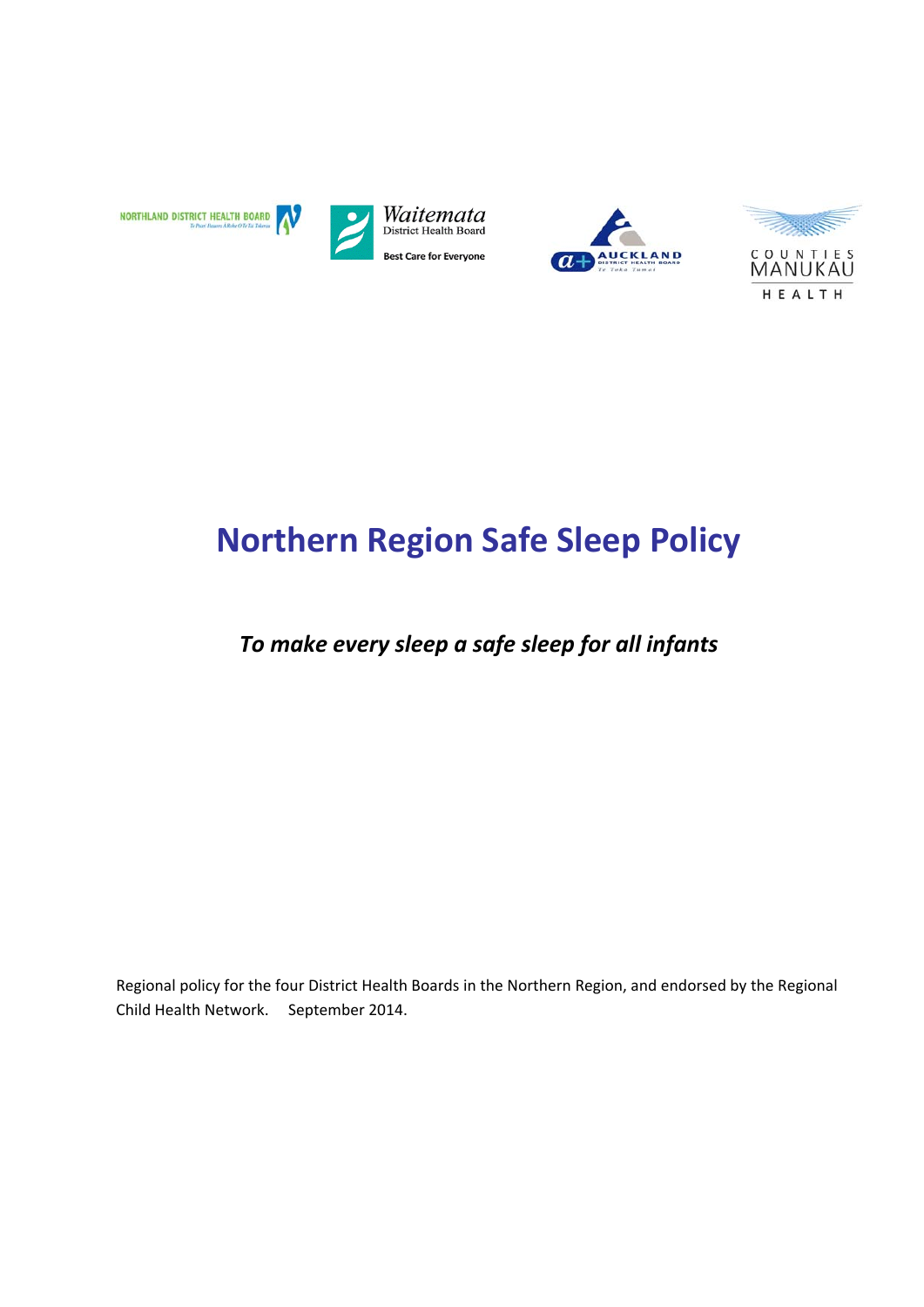## **Introduction**

This regional policy has been developed to ensure we deliver the same safe sleep messages and model the same safe sleep practices in our facilities. It outlines culturally appropriate messaging, practice, and workforce development for health professionals/workers and organisations.

This policy is a key part of a broader plan of work to reduce the rate of Sudden Unexpected Death in Infancy (SUDI) in the region.

New Zealand has the highest rate of death from SUDI amongst industrialised nations. Around sixty infants die of Sudden Unexpected Death in Infancy (SUDI) each year in New Zealand, and the rate in this region is disproportionately high for our population. Maori infants represent over half of all deaths from SUDI, and Pacific infants also have a disproportionately high rate. Implementing the safe sleep practices of this policy will substantially reduce the risk of SUDI.

The Boards, CEOs and CMOs of each DHB in the Northern Region and the Child Health Network have endorsed the concept of a single, regionally consistent safe sleep policy. The messaging in this policy is consistent with national guidelines for safe sleep.

#### **Purpose**

The purpose of this policy is to provide clear guidelines for safe sleeping practices that are culturally appropriate and culturally prioritised.

This policy is effective for everyone who works within DHB or DHB funded facilities; in particular those who provide engage with pregnant women, mothers of young infants and whānau. This policy is for health professionals who work across the childbirth continuum of antenatal, pregnancy and childbirth care, and for the first year of the child's life.

This is a generic policy which is expected to cover all maternity, newborn, and infant environments, including but not limited to;

- Antenatal care in the community and hospitals
- All maternity environments including delivery suites and birthing units
- Inpatient infants and boarder infants and Neonatal Units
- Postnatal care in the community and hospitals
- Emergency Departments

Health care services that provide specialist care may develop additional safe sleep policies (e.g. neonatal units). These policies are expected to align and refer to this overarching safe sleep policy.

It is encouraged that child care centres, kohango reo and well child providers, and other relevant organisations also adopt this policy.

#### **Rationale**

Known risk factors increase the risk of SUDI. Practices to minimise these risks can assist in protecting infants from SUDI. Minimisation of risks will reduce SUDI deaths.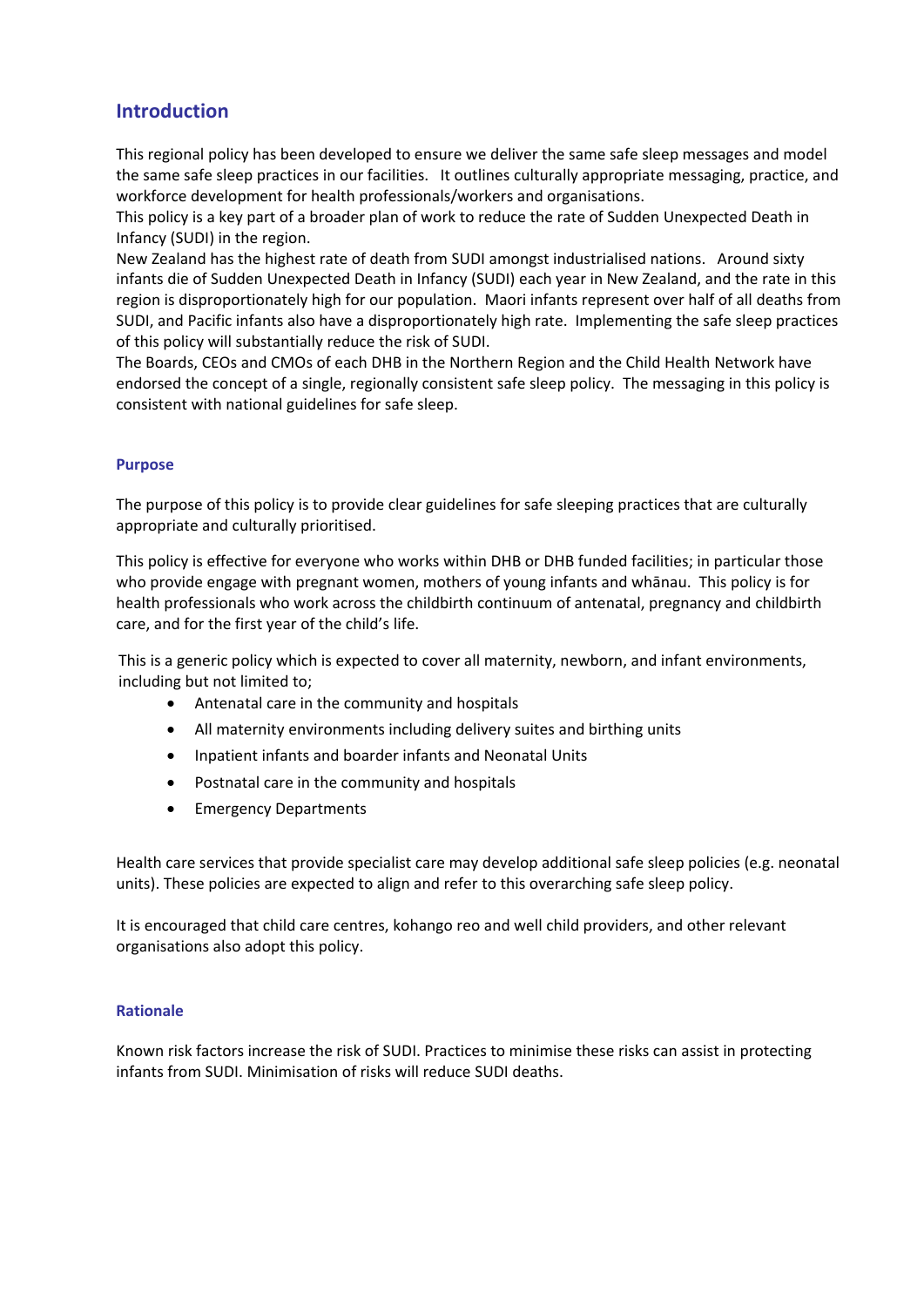## **Key Safe Sleep Message**

## **P.E.P.E.**

 $P$  ace baby in his or her own baby bed, face clear of bedding in the same room as the caregiver **E**liminate **smoking in pregnancy and protect baby with a smoke free whānau, whare and waka P**osition **baby flat on his or her back to sleep, face up towards the heavens E**ncourage **and support mum, so that baby is breastfed**

## **1. Health Professional & Health Care Workforce**

#### **1.1 Responsibility**

#### **Assessment and support**

- Care must be taken to foster an open and honest relationship between health professionals and the families / whānau caring for infants
- The safe infant sleep environment will be assessed and planned during every pregnancy and for all newborn infants
- Families assessed with unsafe infant sleep environments will receive additional support to reduce the risk of SUDI.
- Smoking cessation support will be offered to all mothers, fathers, and whānau who smoke, with referral to a culturally appropriate smoking cessation service

#### **Risk factors for SUDI**

An unsafe sleep environment includes any one or combination of the following:

- Bed sharing
- Smoking during and after pregnancy, and smoking around baby
- Baby sleeping on their tummy
- Use of alcohol, medication and other drugs
- Mothers who are young, Maori or Pacific, or living in high deprivation
- Babies who are under 6 months, and/or preterm
- Formula fed
- Breastfeeding will be promoted and supported as it protects against SUDI
- Care plans reflect mitigation strategies and early intervention advice.

#### **Engaging with mother, father and whānau**

- Key safe sleep messaging will be reinforced face to face, and ensured they are understood by the mother, father, and whānau
- Key safe sleep messaging is modelled and reinforced with consistent messaging from all staff. Additional material such as brochures from MoH and Whakawhetu is available
- Advice and support is given on safe strategies and to plan ahead for night feeds and settling infants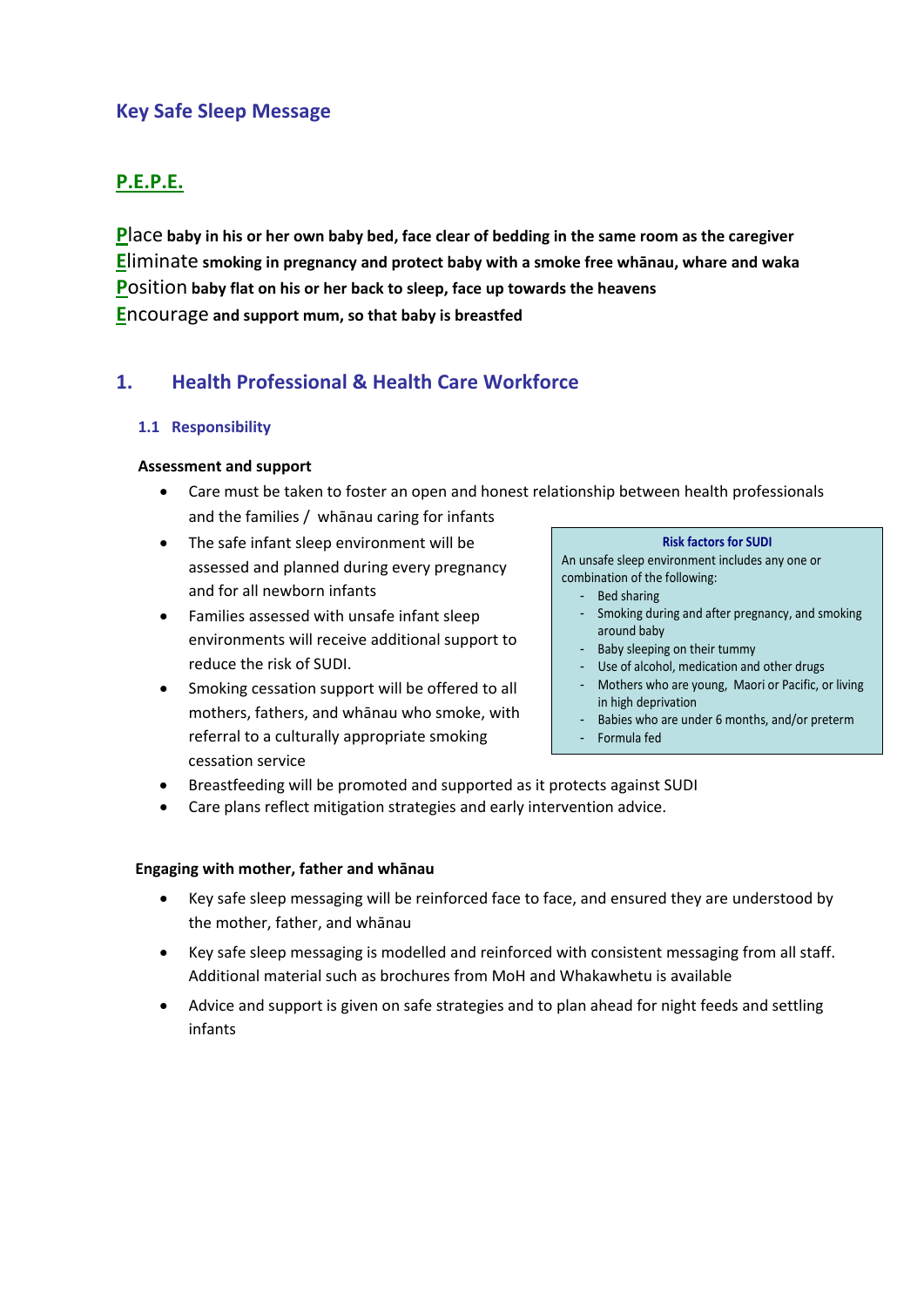#### **1.2 Safe Sleep Practices**

- Babies are placed to sleep in their own baby bed in the same room as the mother or caregiver
- Bed sharing will not be supported in any of the Northern Region health care facilities. Bed sharing is when another adult or child sleeps with the infant on the same sleeping surface.
- If a mother chooses to bed share and has been given appropriate information on the risks and strategies to minimise risks, the health professional will document this in the mother and infants care plan and continue with professional responsibilities of care
- Bed sharing should not be confused with 'skin to skin'. 'Skin to Skin' contact between mothers and babies is encouraged when the mother is alert, awake and responsive to her baby's needs. All staff members have a responsibility to ensure supervision and encourage the return of baby to their baby bed before mother falls asleep, particularly in circumstances where the mothers capacity to care for her baby may be diminished, e.g. following medication and other drugs, alcohol, extreme tiredness, or surgery.



Picture courtesy of Whakawhetu

#### **1.3 Safe sleep environment is free, firm and flat, and comfortable**

The baby's environment should be *free* from:

- Smoke. Babies should sleep in smoke free environments
- Other people who might lie on the infant
- Objects that might cover the face or cause strangulation or neck flexing. Nothing should be put near that could cover the face during sleep or impair breathing. This includes pillows, cushions, bedding, sleep restraint apparatus, or mobiles.
- Gaps that could trap or wedge the baby
- Any restriction on the chest, such as restrictive wrapping (swaddling) or heavy bedding

The sleeping baby should be **positioned**

- *Flat and on their back*, so the infant does not suffer compromise to their breathing by rolling over, tipping out, or becoming wedged.
- On a *firm surface* so the infant's neck does not flex and compromise their breathing and the face cannot get buried in the surface if the infant rolls into the prone position. Never put sleeping babies on a pillow, sofa, baby bouncer or other soft surface. A car seat is not a baby bed and should be used for transport only.

The baby is at **a** *comfortable* temperature, avoiding overheating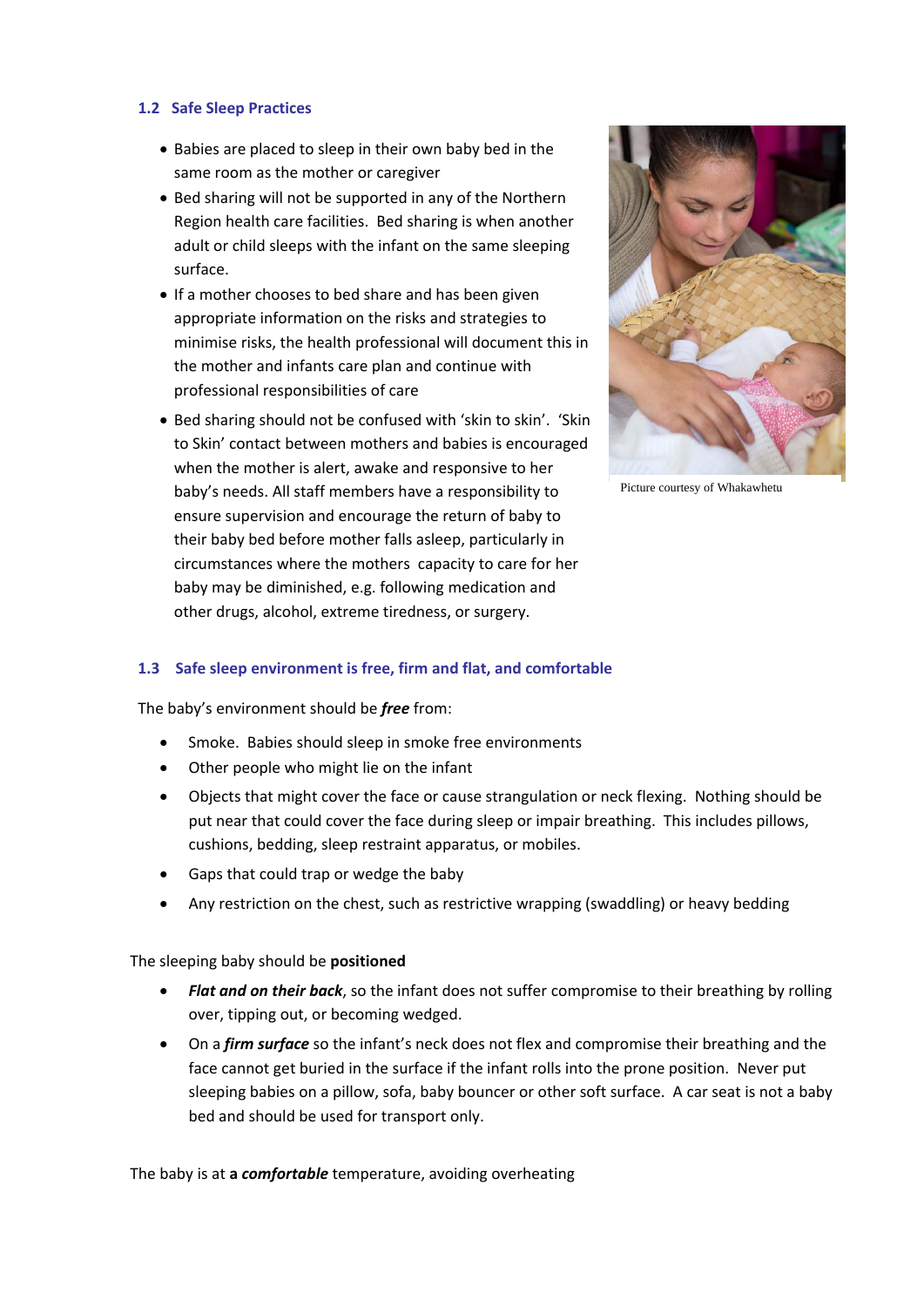## **2. Organisational Responsibility**

#### **2.1 Responsibility**

- This Safe Sleep Policy will be provided to every staff member working in maternity environments and any environment where babies sleep.
- Bed sharing will not be supported in the region's health care facilities
- Training of staff around safe sleep will be provided on induction and then at regular intervals, and will include:
- safe sleep education
- delivery of safe sleep messaging to support the promotion of safe sleeping practices with Maori and Pacific
- **•** effective engagement and cultural competency
- Audits of the implementation of this policy will be conducted annually (at minimum)
- Each organisation will be responsible for the supply and provision of all promotional materials and educational resources for safe sleep practices
- Each organisation will be accountable for the modelling of safe sleep practices in all its facilities
- Safe Sleep Champions within organisations are identified to champion safe sleep care for infants up to one year of age.

#### **2.2 Safe Sleeping Environment**

- Each organisation is responsible for providing safe sleeping arrangements for infants up to one year of age who sleep in health care facilities
- Where medically indicated exceptions to this policy may apply and special advice and support is given on a case by case basis to parents and whānau as required.

## **3. Addressing Inequalities**

Health professionals and organisations have a responsibility to address inequalities across community and hospital health care services, through

- Promoting safe infant sleeping practices that are inclusive of Māori, Pacific and other cultural values
- Supporting whānau, families and caregivers to connect with community services that promote safe infant sleeping practices
- Maori and Pacific whānau have the option of referral to culturally appropriate SUDI safe sleep support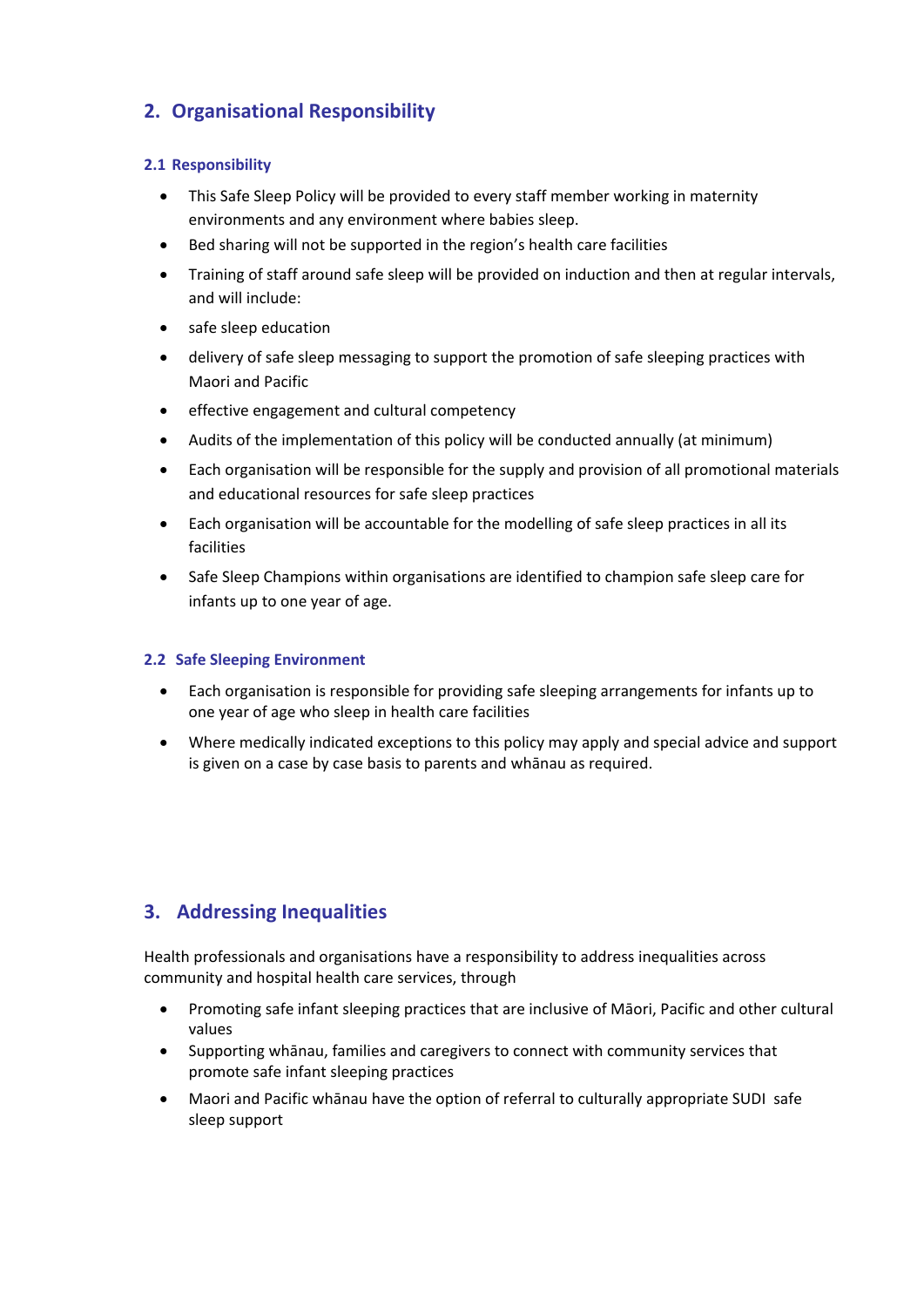### **4. Definitions**

#### **Sudden Unexpected Death in Infancy (SUDI)**

A coronial term that captures both unexplained and explained causes of death during a baby's first year of life that is unexpected. It is made up of three components which are Sudden Infant Death Syndrome (SIDS), Unintentional Suffocation and Other Deaths.

#### **a. Sudden Infant Death Syndrome (SIDS)**

The first component of SUDI is SIDS. The cause of death is unexpected but remains unexplained after a full coronial investigation.

#### **b. Unintentional Suffocation.**

The second component of SUDI is unintentional suffocation where baby is in a position that causes asphyxiation in their sleeping environment. Examples of this are wedging or overlay. These incidents are explained.

#### **c. Other Deaths.**

The third component of SUDI is medical deaths such as heart disease, meningitis, pneumonia or infectious diseases. Conditions at time of death remained undiagnosed until the coronial process identified the cause. These incidents are explained.

#### **Baby bed**

A bed designed as a safe place of sleep for babies, for example, bassinet, cot, wahakura pepi pod or Moses basket.

#### **Bed Sharing**

The infant sleeps on the same sleeping surface (usually a mattress) with another sleeping adult or child.

A baby bed placed on the same mattress as the mother/caregiver is **not** bed sharing

#### **Room Sharing**

Babies sleep in their own baby bed in the same room as their caregiver.

#### **Skin to Skin**

Mother-baby skin-to-skin contact is where the naked baby is placed prone on the mother's bare chest, and then covered with a warm, dry blanket or towel. Mother is awake and alert during this practice, whilst protecting the baby's airway. This should start immediately after birth.